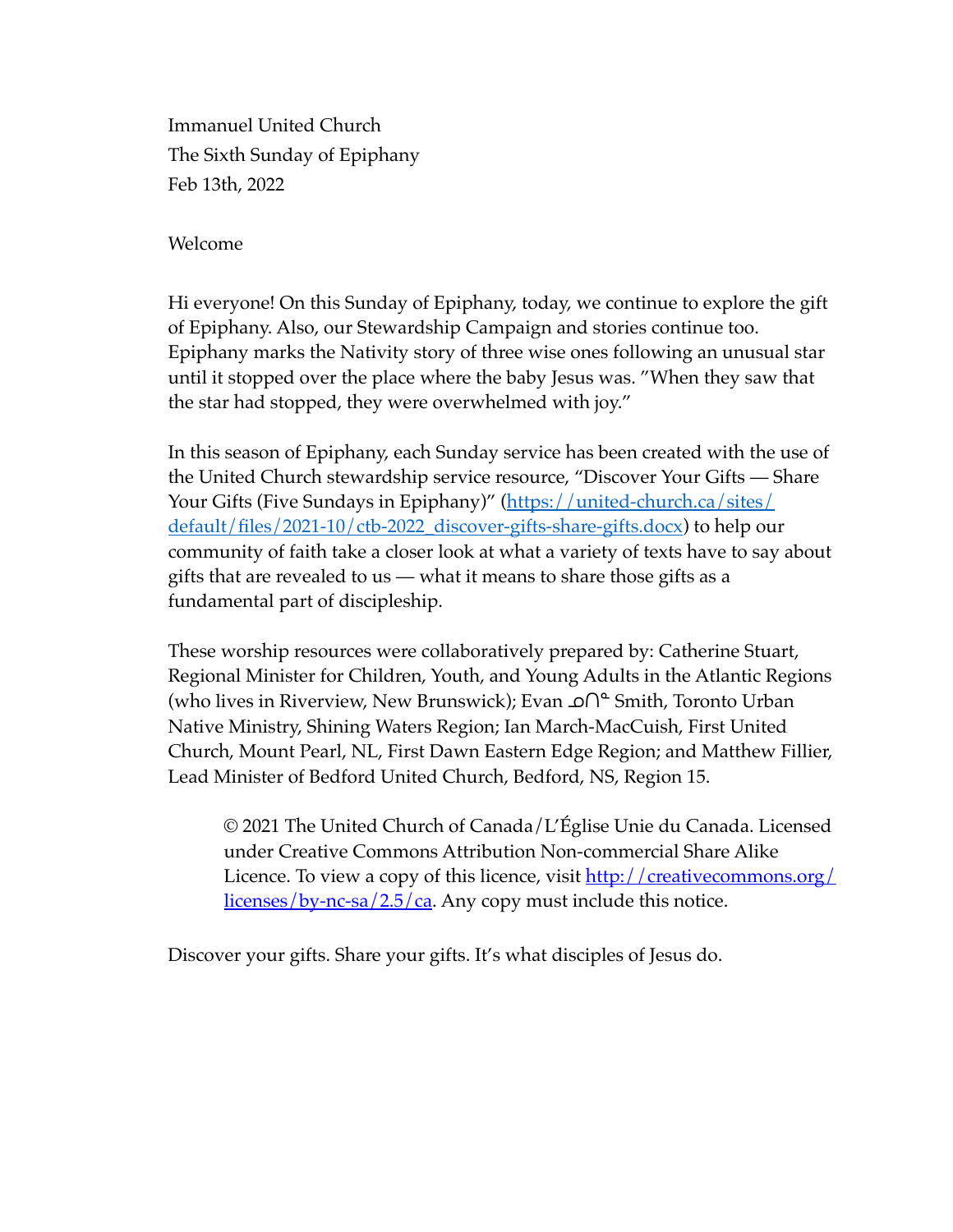Greeting:

God is here **all the time.** All the time **God is here.**

All are welcome **all the time.** All the time **all are welcome.**

Call to Worship: To God, **I will sing.** Passionately. Free. **I will sing.** For You, Spirit, are here. All the time. **I will sing.** As time flows in the endless cycle of the cosmos, as this morning's dawn rakes across the horizon of deep darkness, **I will sing.** As the green blade rises from the root of all life, as life emerges from the dark mystery of Mother's womb, **I will sing.** As I try to hold onto you, you dance well beyond my reach. As I call, your name answers from the foundation of my being. **I will sing. From my whole heart I will sing your praise,** for we are the work of your hands. **Let us worship.**

Opening Prayer

Holy One and One in Many, the chickadee sings and the chickadee knows you, in whose glory life is bestowed.

**Spirit God, the gale wind unsettles and the gale wind knows you, in whose breath life is bestowed.**

Living God, the mustard seed sprouts and the mustard seed knows you, in whose kin-dom life is bestowed.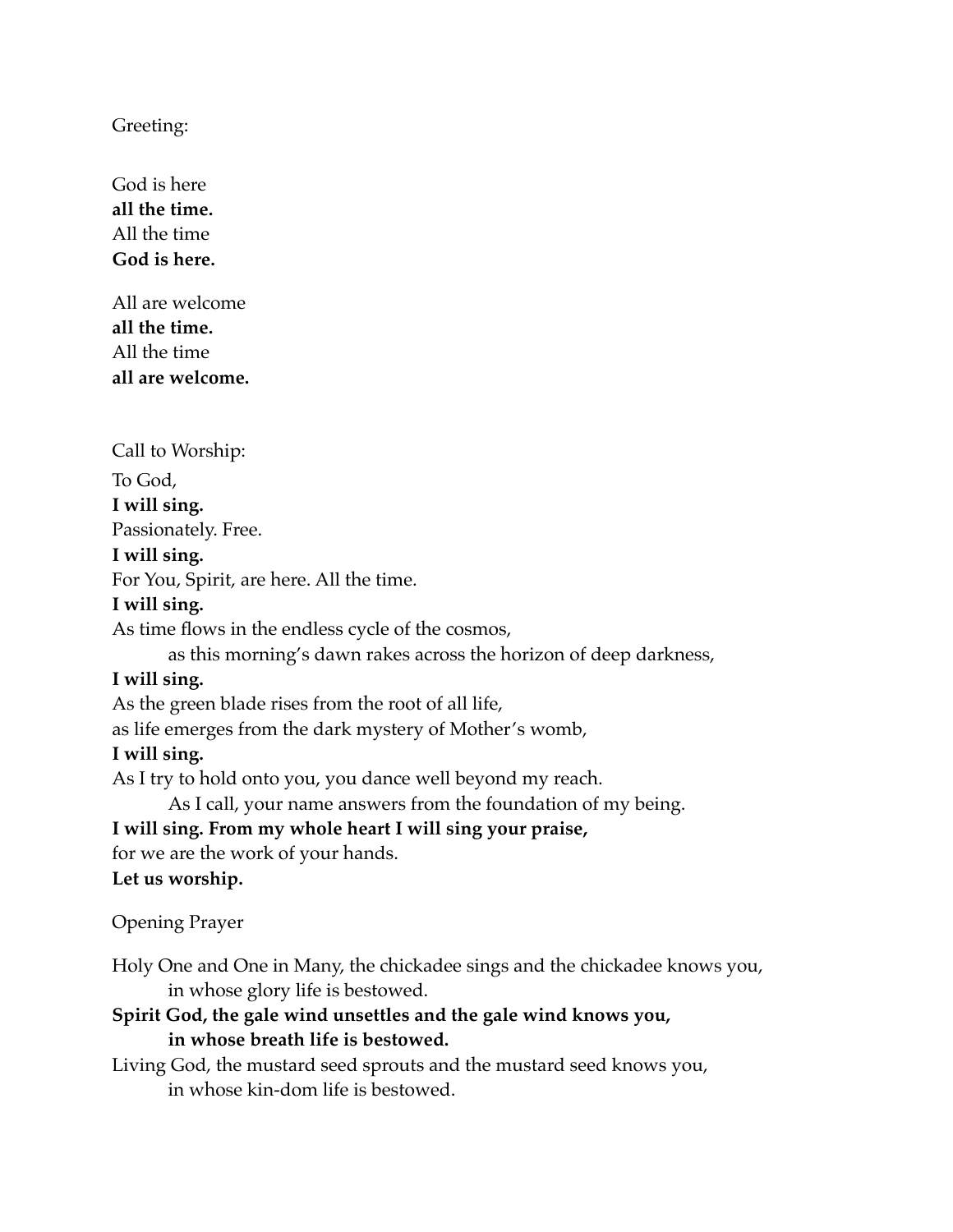**Enduring God, the oak tree rises, the oak tree knows you, in whose care life is bestowed.** God with us, the children see and the children know you, in whose mystery life is bestowed. **In the works of our hands, may we also show that written on our hearts, your name lives and your name grows. May it be so. Amen.**

Lighting of the Christ Candle:

We light this candle, honouring the One who said "I am the Light."

Hymn: VU 374 Come and Find the Quiet Centre

Intergenerational Time: Open Epiphany Box!

## **<https://youtu.be/pxHblQI7HxE>**

Scripture: Luke 6:17-26

Jesus came down with them and stood on a level place, with a great crowd of his disciples and a great multitude of people from all Judea, Jerusalem, and the coast of Tyre and Sidon.

They had come to hear him and to be healed of their diseases; and those who were troubled with unclean spirits were cured.

And all in the crowd were trying to touch him, for power came out from him and healed all of them.

Then he looked up at his disciples and said:

"Blessed are you who are poor, for yours is the kingdom of God."

"Blessed are you who are hungry now, for you will be filled."

"Blessed are you who weep now, for you will laugh."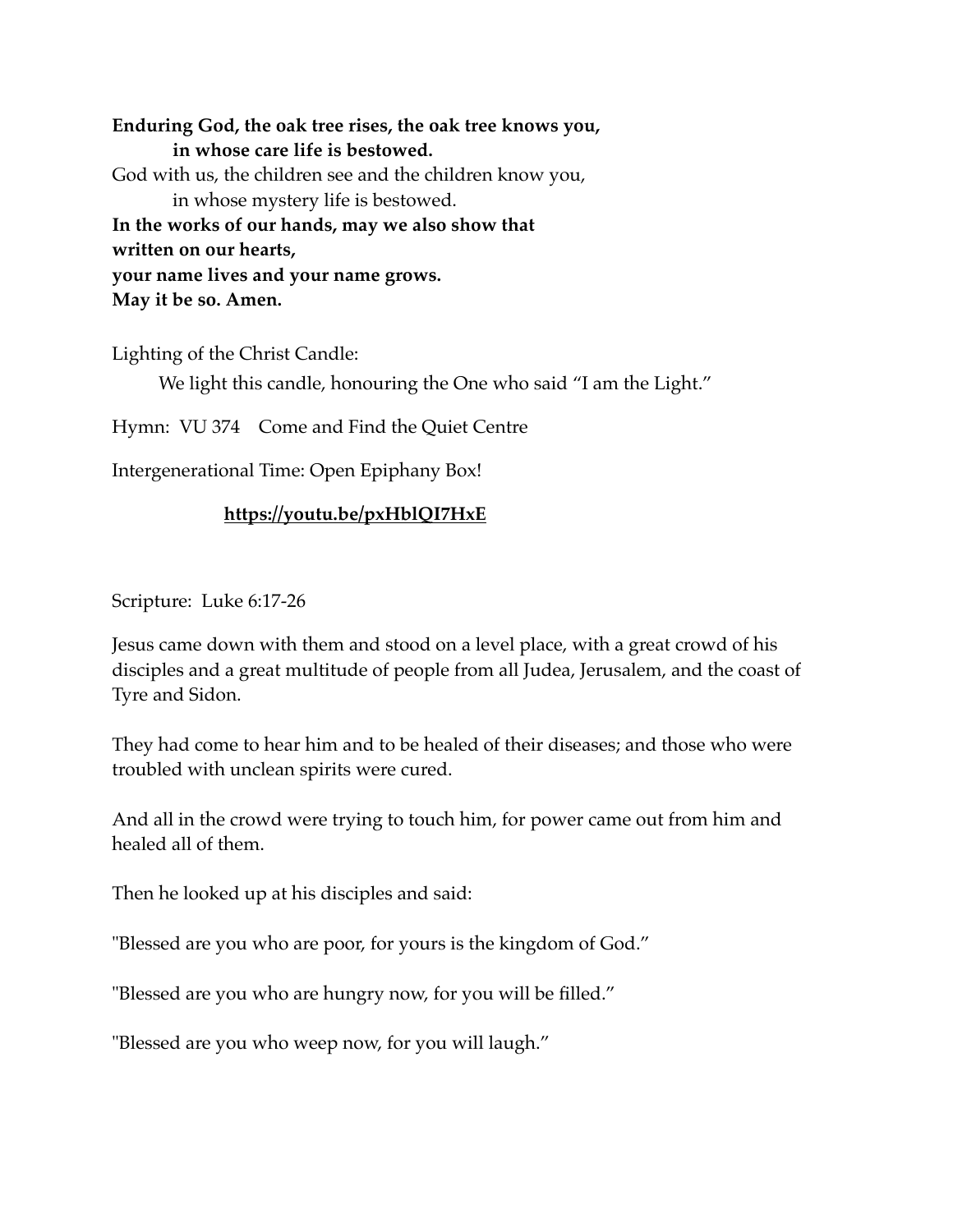"Blessed are you when people hate you, and when they exclude you, revile you, and defame you on account of the Son of Man (Human One).

Rejoice in that day and leap for joy, for surely your reward is great in heaven; for that is what their ancestors did to the prophets."

"But woe to you who are rich, for you have received your consolation.

"Woe to you who are full now, for you will be hungry."

"Woe to you who are laughing now, for you will mourn and weep."

"Woe to you when all speak well of you, for that is what their ancestors did to the false prophets."

The Choir Anthem: What Does the Lord Require of You?

Reflection: Blessed Ones, Rejoice.

What can we infer from today's reading, the sermon on the Mount? It is a level place. No one is higher or lower in standing. It is the great crowd among which Jesus stands. They are a "great crowd" of his disciples (which means, not just the twelve), and a "great multitude of people who came from all Judea, Jerusalem, and the coast of Tyre and Sidon." Like the truckers, or the "Freedom Convoy", who travelled across Canada for several days before arriving in the capital city of Ottawa, these people came from far, through the region of Judea, to gather around Jesus. However, I assume that the energies of the congregated people (those on the meadow and the ones on the highways) could quickly be seen to be distinctively different.

First of all, today's Gospel says that people have come to "*hear"* Jesus. The multitude of people. The great crowd have come to "hear" the human one. I imagine that if just a few of them began to talk, it could snowball and others would also start talking and raising their voices so that they would ultimately disrupt or become a barrier to the rest of the crowd to be able to focus on, hear and understand Jesus. However, today's Gospel shows that the great crowd respects each other's intention to hear Jesus. They share an understanding and connection as a community to be comforted and to be challenged by the Word/voice of God, which is often communicated to human ones, children of God, in a spirit of gentleness. It's like a chickadee's song heard when a winter day suddenly gets slightly warmer. In the morning, when it is still cold outside, we might never try opening the window. Yet if our physical space, and our mind, is quiet enough, we can be fortunate to hear the cheerful high tones coming through the closed windows. We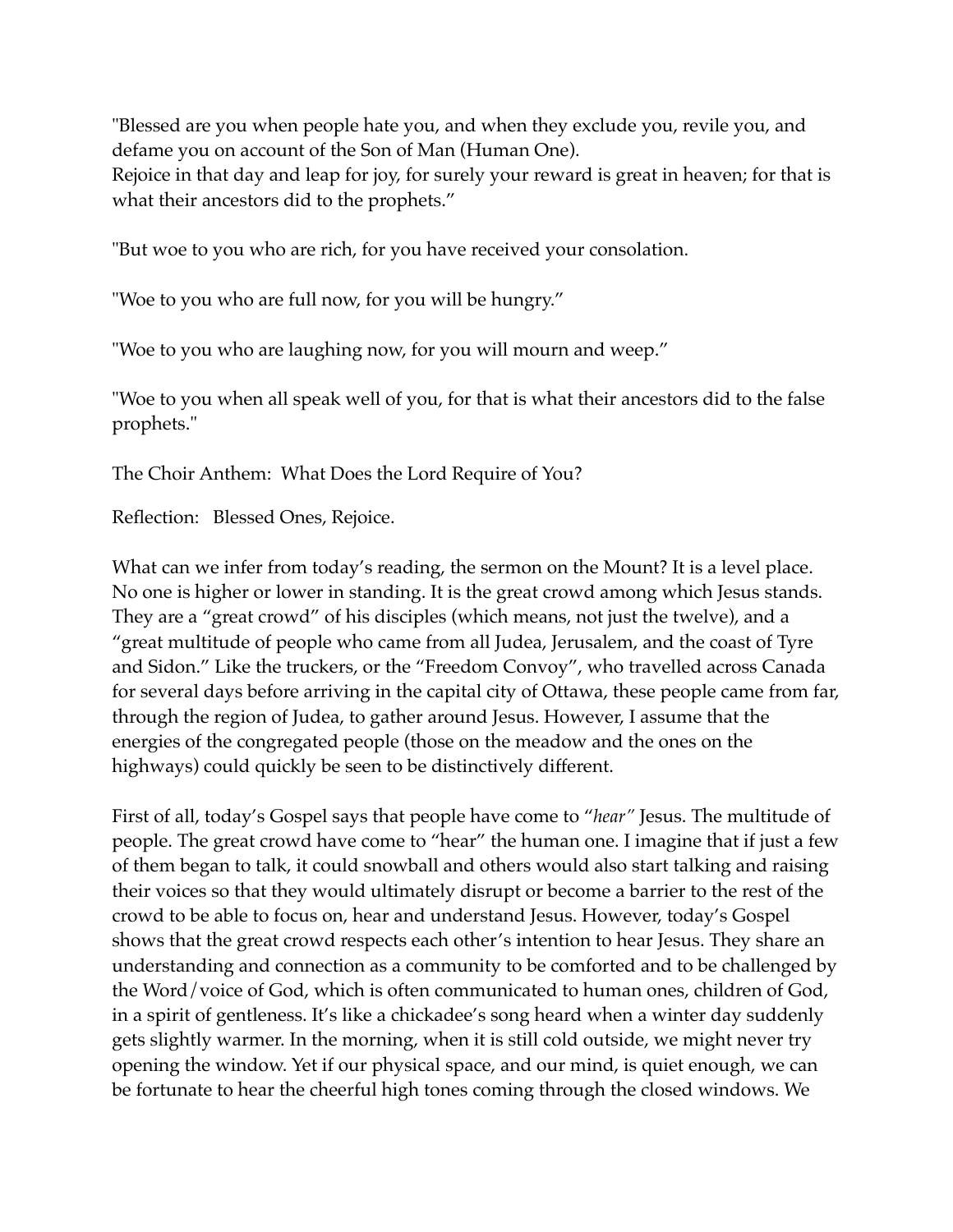need to be very quiet, with the intention of patiently contemplating the joy of silence, so that we can continue to enjoy the song of chickadees before they leave. I have also observed that I hear beautiful wisdom from someone who takes time to listen before speaking and then slowly speaks the words of importance.

Today's Gospel reading also shows another aspect of how the crowd gathered around Jesus that day. We soon discover that these people are not just quiet folks. They are not like the audience waiting quietly, holding their breath, in a concert hall, when the light is dimming, the curtain is opening, and the orchestra is ready to perform. These people are anxious. They are dreaded. They are tired. They grieve. They are upset. They travelled from far and came because they needed a change in themselves, and their world. They wanted to be healed. The Gospel writer says that "they had come to hear him and to be healed of their diseases." Some were "troubled with unclean spirits." "And all in the crowd were trying to touch him, for power came out from Jesus and healed all of them."

The great crowd in today's reading were not those who were able to entertain the luxury of safety, stability, status quo during the period of time when Israel was tramped under the boots of Roman Empire. They were ordinary people who were abused by the power of their own royal and religious authorities, they were economically unstable and experienced other kinds of crisis which could deeply swamp their lives. These people were those who would be most affected by, and vulnerable to, the whims of the policy changes and politics. They were the poor, they were the ones who were hungry, those who were often hated, disrespected and excluded, reviled and defamed. It is hard to "stay calm" when one goes through unexpected, unwanted, unpredictable fluctuations of life's changes and merciless treatment. These people are those who could be "sinned against" more than "sinning", even though most of us are rarely always sinning or sinned against all the time. Like many, most, or all of us, these people are those who weep now; feel troubled today; are, hungry for acceptance, community and love; and are anxious for healing. And yet they have come together to hear the Holy One, the Gentle Word, the wisdom of Jesus, *logos, Sophia*, and to be with each other, for listening, receiving, sharing grace. And for healing, if this means that the freedom of being healed, uplifted, affirmed, acknowledged has room for everyone. The intention to come to hear the voice of the Holy One, the quiet and gentle one, the meek one, is what makes this quantitively great crowd in today's reading truly, qualitatively GREAT! This great crowd inspires us to reflect on why we, Immanuel, are here to gather and worship today. The reason we are here today is because we have become a community of faith and continue our journey together with humility, creativity and courage, and we come to hear the holy one, who is One in Many, and Many in One, among us, beyond us, and in this moment in which we breathe, within us. We are never in a vacant state of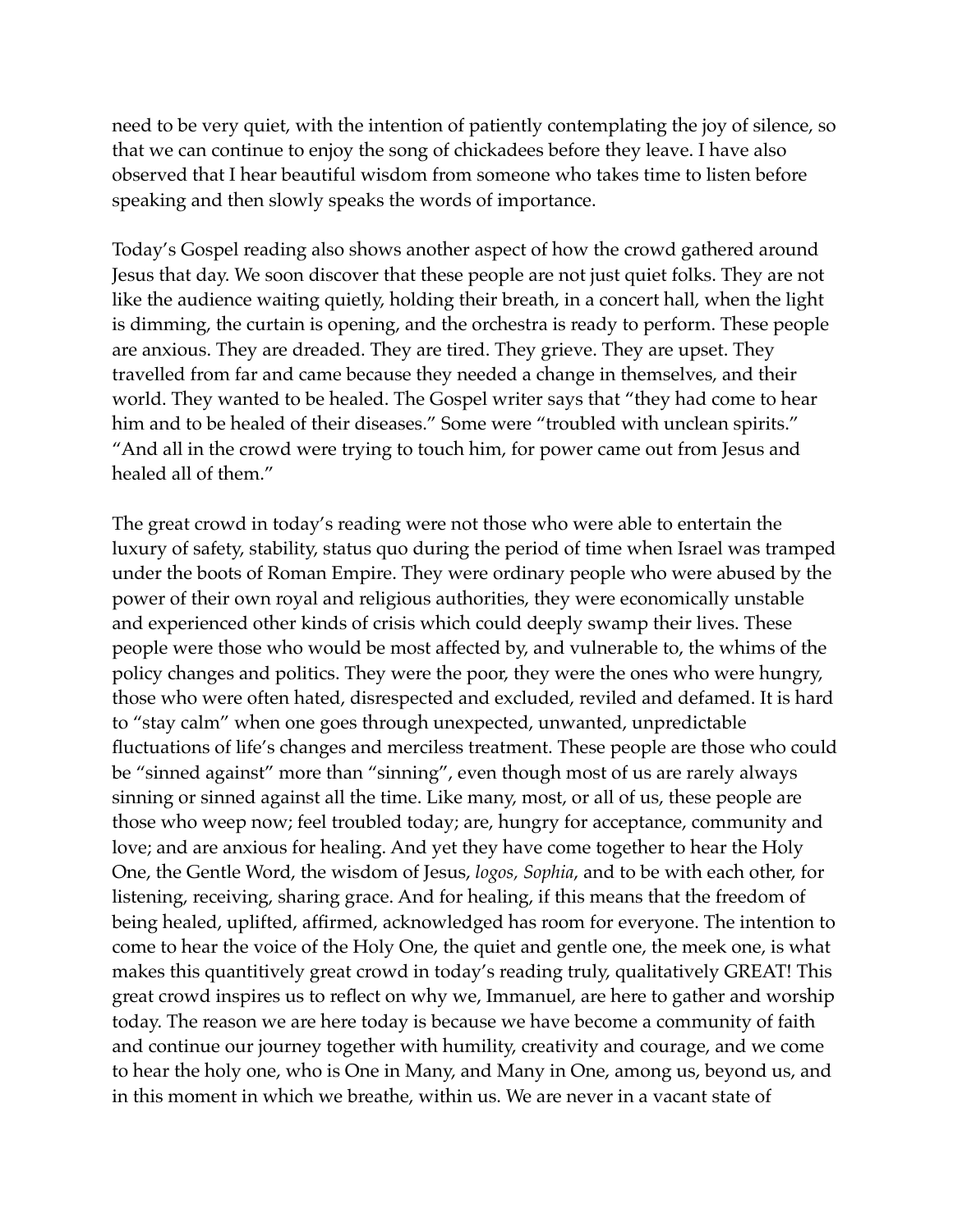troubles, hurts, sorrows,needs, weeps, hopes, but Jesus calls each and every one of us, "Blessed". And in a voice that is softer than a whisper, higher than the chickadee's song, Jesus speaks to us,

"Blessed are you who are poor, for yours is the kingdom of God."

"Blessed are you who are hungry now, for you will be filled."

"Blessed are you who weep now, for you will laugh."

"Blessed are you when people hate you, and when they exclude you, revile you, and defame you on account of the Human One.

Blessed ones, my friends, my lovers, "Rejoice and leap for joy.""

Jesus does not set up a division to call/tell who is essentially in and who is essentially out of his love, because of our choices, our behaviours, our beliefs, divided by who honks and who whispers. The most important truth that I find in today's Gospel reading is that the essential ingredient that creates a community that is one of faith is that we gather to *hear* the Holy One's voice, who blesses, who comforts, who empowers, who gives life, and who does so with the special preference of Good News, to the poor. Ultimately, the last of the four blessings/beatitudes of today's Gospel is that Jesus urges us to *rejoice*. "For yours is the kingdom of God", rejoice. "For you will be filled", rejoice. "For you will laugh," rejoice. For you will find the true peace of acceptance in the radical/radiant love of God, rejoice, the Blessed ones, rejoice. Leap for joy, in the quiet centre of God.

Hymn: VU 578 As a Fire Is Meant for Burning

Stewardship Story: Mission and Service

I believe with all my heart that here at Immanuel we can make a positive impact in the world! One of the ways we can do that is through Mission and Service! By giving to Mission & Service, the people of the United Church join together to accomplish three goals: to transform and save lives, to inspire meaning and purpose, and to build a better world. Your gifts to Mission & Service help people in need in Canada and around the world by providing access to food, housing, and employment support. Your generosity helps people develop new skills and access life-changing medical treatment and counselling. Your gifts help people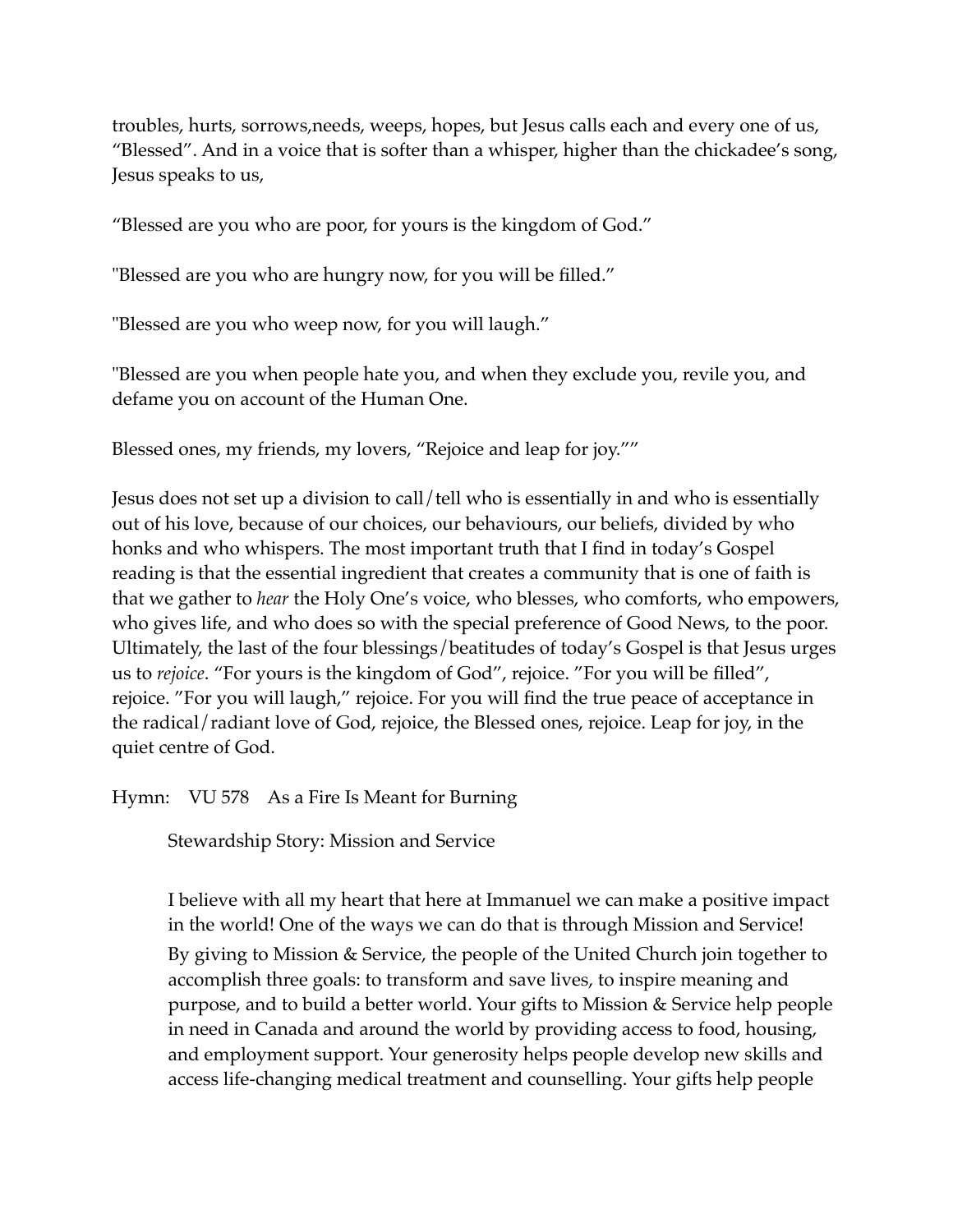live meaningfully and purposefully by supporting education opportunities, communities of faith, retreat centres, and more.

Additionally, when the worst disasters threaten the most vulnerable, you can help. Through special emergency response appeals, your gifts make an immediate life-saving difference. With the guidance of our partners on the ground, we are able to respond quickly to crises around the world, helping our partners bring food, shelter, health, and sanitation to people who have lost so much.

There is also an online catalogue where you can choose gifts to meet the world's need. The gifts in the catalogue are Mission & Service projects that would not happen without your generosity. There are gift ideas to suit every interest, budget, and person. By giving a Gift with Vision, you can care for the planet; ensure those who are hungry have a hot, nutritious meal; or support an economic development initiative. A year-round opportunity to give a meaningful gift, Gifts with Vision ensures that your gift reflects your values.

Making a commitment to both Immanuel and Mission & Service is part of our Stewardship journey.

Thanks to all who continue to support our Mission and Service fund!

Respectfully, Judy Gierys, Mission & Service Enthusiast

## Offering Invitation:

Just as the psalmist sang thanksgiving to God from their whole heart, we are also asked to offer all that we are for the work of Christ in our world. Whoever we are, we all have been blessed by God, and God calls upon each of us to share our blessings. In the sharing of our gifts, God rejoices as we fulfill our purpose in Christ—to love one another, as in turn we are loved with God's whole heart. Now is the time to fulfill that purpose. Let us give boldly. Let us give together. Let us give thanks to the One whose love endures forever.

The fourth Mission & Service video

MV 191 *What Can I Do?*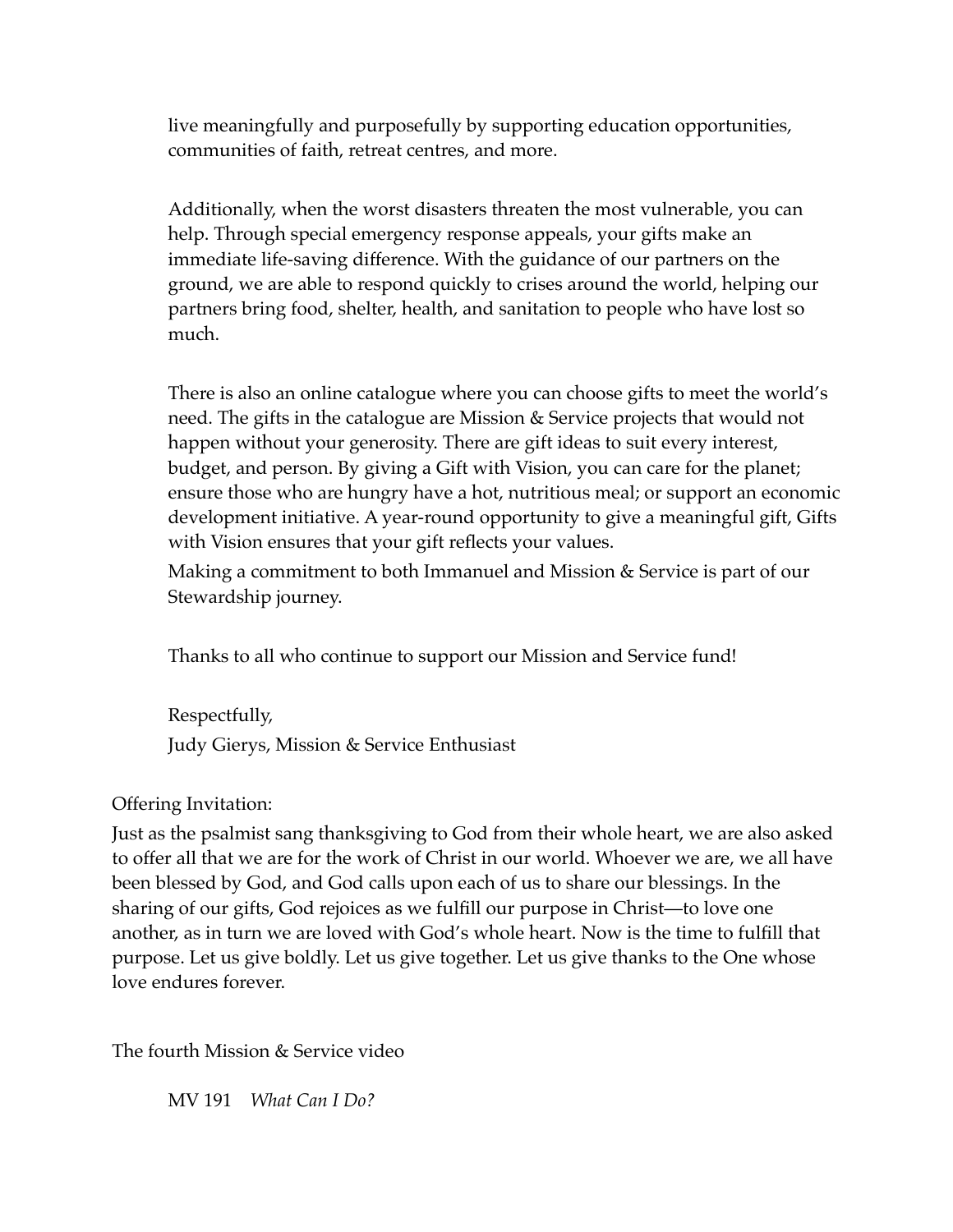**What can I do? What can I bring? What can I say? What can I sing? I'll sing with joy. I'll say a prayer. I'll bring my love. I'll do my share.** 

(followed by)

MV 196 *We Will Take What You Offer* 

**We will take what you offer, we will live by your word; We will love one another and be fed by you, God.** (X2)

Prayer:

**You are the Source of everything we have, all that we are, and all that we will become. We offer everything we have received to you, in praise and thanksgiving. Giving for the sake of our human siblings, our planet, and our future, we make our offering. Now take all that we offer, God, and bless and yield these gifts a hundredfold, that when the voice of your people cries out, the call to be church would be our answer. In Jesus' name, we ask it. Amen.**

Prayers of the People:

God.

It would be so much easier if you fit neatly into the boxes we make, where we could catch just a glimpse of you when it's convenient, but always safely tuck you away for later, when we decide if we are ready to wrestle with what you put before us. It would be so much easier, if you were tame, well behaved, transactional. That we know. That we understand. That has a clear beginning, middle, and end. But you're not like that. Thank you, God―that you're not like that. Just when we think we can pin you down, you flip tables on us again, and again, and again. You arc across time and space, eternity unbound in galaxies that spur the seeds of stars that yield life on a scale the human mind cannot begin to fathom. We are just a speck of dust on this third rock from the sun.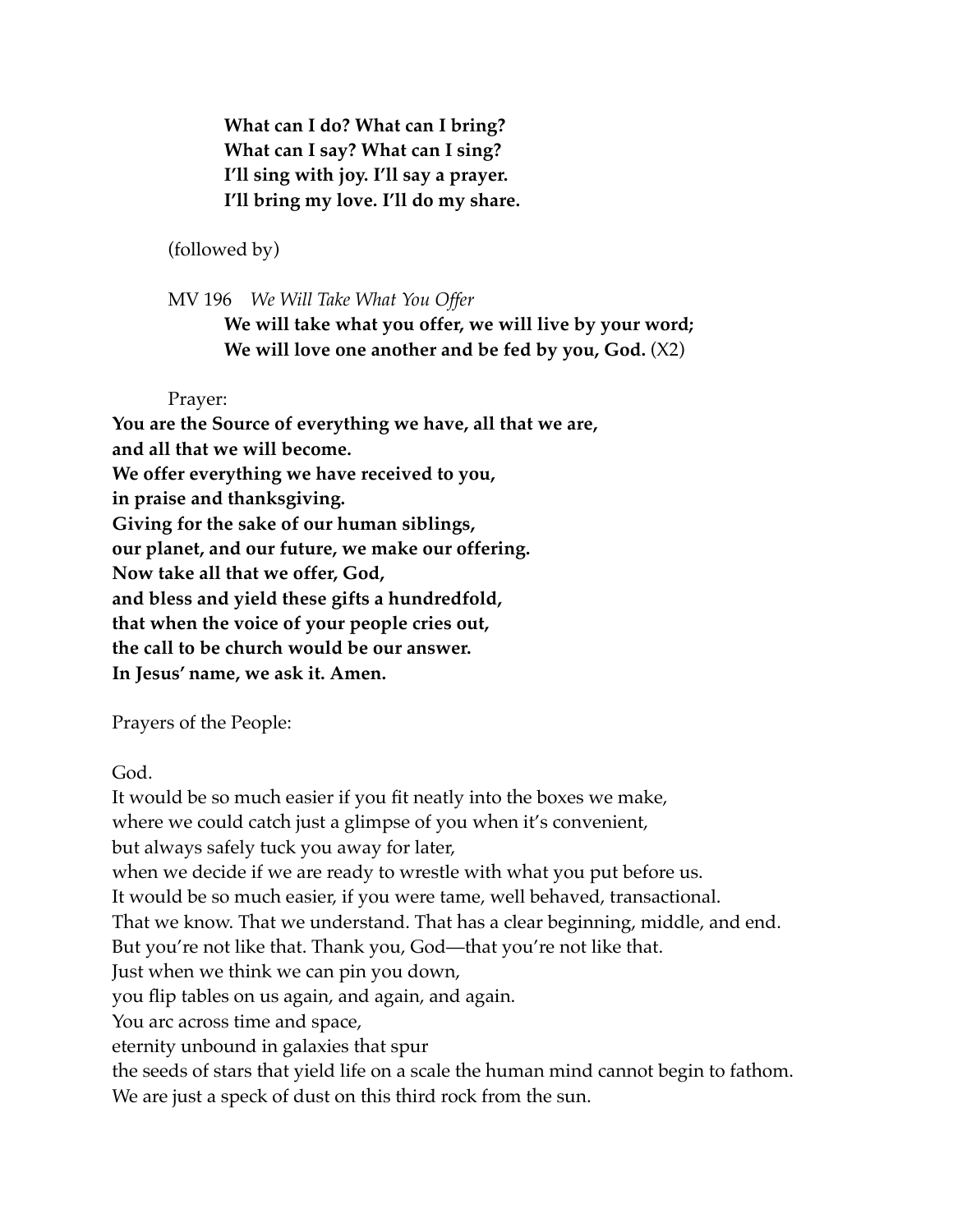And yet. And yet into this speck of dust, you breathed yourself. Your Spirit.

What are we to make of you, you who are beyond our imagination, and as close as our very next breath?

What are we, to be loved by the likes of you?

Even the hard-hearted and self-assured, you love.

Even when I walk in the midst of trouble,

even as my enemies of self-doubt, judgment, and despair haunt my trail,

you preserve me. You stretch out your hand with grace and mercy,

lifting me up, renewing my spirit, reminding me―that I was created with the purpose of your love and justice.

When I was in the grind of the frontline day and night—I called, and you were with me. When I was in the midst of chemo and radiation—I called, and you were with me.

When I was confronted with loss—I called, and you were with me.

When I needed a community to belong to—I called, and you were with me.

When I was lost and tossed upon the sea of no care—I called, and you were with me.

When I was sure I had come to the end of my limit—I called, and you were with me, not always in how I imagine or would conceive,

but always born in the still, small presence at the root of my being,

who is louder than all the thunder under heaven.

So I will give you thanks, God of Holy Mystery.

I will praise you with my whole heart song,

for you alone are worthy of this.

All life is the work of your hands,

and this, you will not forsake.

Hymn: MV 212 Sent Out in Jesus' Name

Commissioning:

Rise. Rise in the glory of the One who calls you and I to be church,

**to be the living echo of the first Word,**

to be enduring love made flesh,

**to be committed with our whole heart, a living testament of generous love and justice come on earth.**

In the works of our hands,

**in the song that fills our lungs,**

In the praise that carries us home, rise!

**We rise in the glory of the one who calls us to be the church. Amen.**

Benediction: